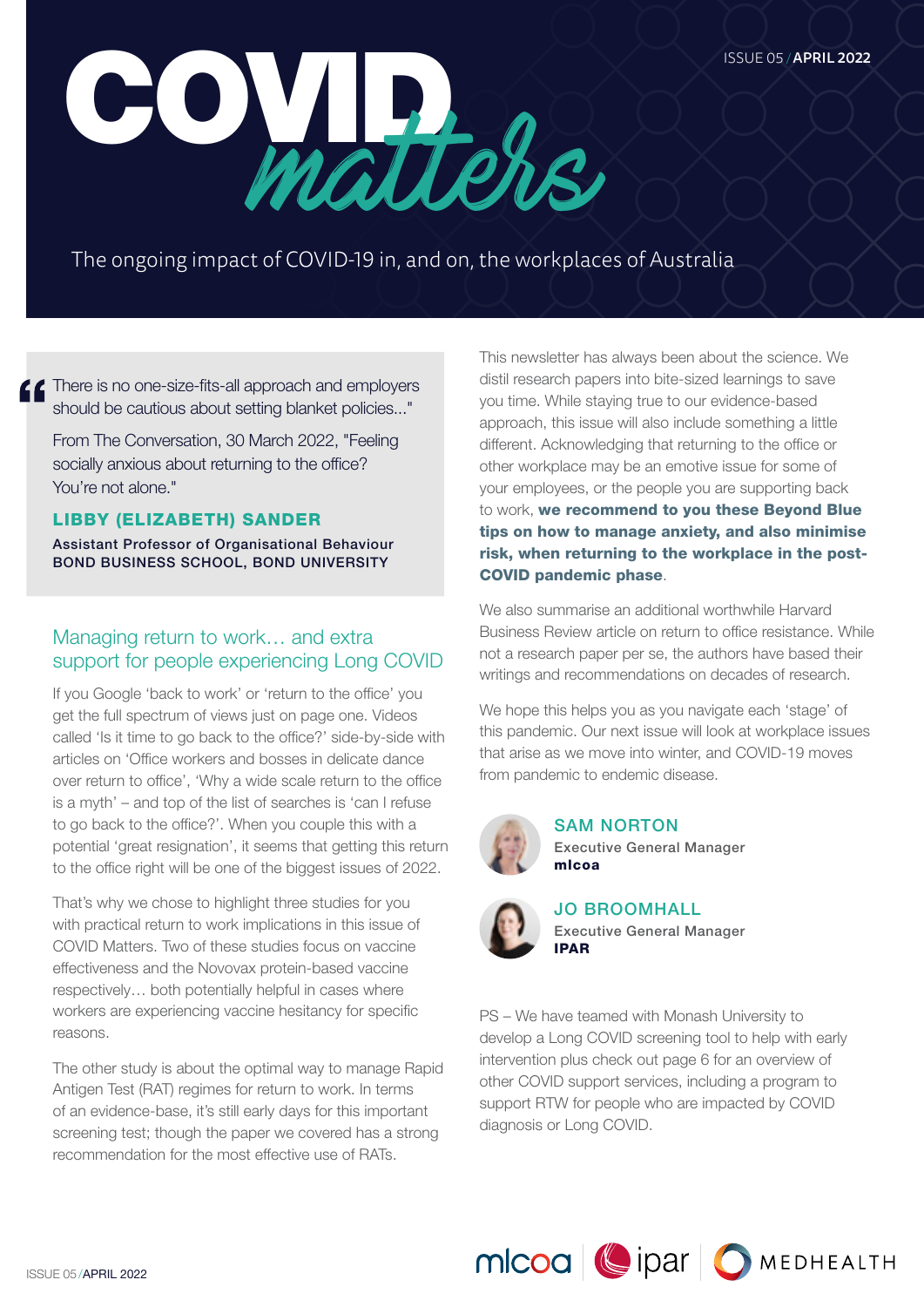COVIDmatters,

# COVID-19 vaccine surveillance report

# BY UK HEALTH SECURITY AGENCY (UKHSA), 27 JANUARY 2022

## The findings in a nutshell

Published in late January 2022, this report presents data on COVID-19 cases, hospitalisations and deaths by vaccination status in the UK. The 'vaccine effectiveness' section of the report is our focus and summarised below.

#### Overview of the paper

Several studies of vaccine effectiveness have been conducted in the UK against different COVID-19 variants. Vaccine effectiveness is estimated by comparing rates of disease in vaccinated individuals to rates in unvaccinated individuals. As we are finding in Australia, vaccine effectiveness against symptomatic disease is reduced with the Omicron variant (current dominant variant) compared to with the Delta variant (Delta more common in 2021). Early evidence shows that following the first two doses of the vaccination, there is a rapid 'waning' or reduction in effectiveness against the Omicron variant. However, protection against hospitalisation remains high, particularly after a third or booster dose.

Having a booster dose increases antibodies – which is particularly important for Omicron because only some of those antibodies are protective. Emerging evidence suggests protection from symptomatic Omicron infection is restored to 60-75% two to four weeks after a Pfizer or Moderna booster dose. Robust longer-term estimates for booster vaccine effectiveness against infection with the Omicron variant are not yet available. After a Moderna booster (after either primary vaccination course), vaccine effectiveness against hospitalisation for COVID-19 was 90 to 95% up to nine weeks after vaccination.

However, early evidence shows that third-dose protection also wanes, down to 30-40% against Omicron infection after 15 weeks. So, unfortunately breakthrough infections will still be common. Interestingly, vaccine effectiveness is generally slightly higher in younger compared to older age groups.



PROTECTION AGAINST HOSPITALISATION REMAINS HIGH

### What's next?

Post implementation real world vaccine effectiveness studies are needed to understand vaccine effectiveness against different outcomes (such as severe disease, Long COVID syndrome and onwards transmission), effectiveness in different subgroups of the population and against different variants as well as to understand the duration of protection.

#### Implications for Australian workplaces

Over time, COVID-19 vaccinations will continue to be optimised and improved in the context of effectiveness. For the protection of all Australian workers, it is important for individuals to continue to follow current guidelines regarding vaccinations, particularly maintaining immunity through recommended booster doses. There is an ongoing role for Australian employers in facilitating access to information about vaccination and the vaccinations themselves. Information regarding the currently available Australian COVID vaccines is continuously updated and can be found [here](https://www.health.gov.au/initiatives-and-programs/covid-19-vaccines/approved-vaccines).

MICOO Cipar OMEDHEALTH

[READ FULL REPORT](https://assets.publishing.service.gov.uk/government/uploads/system/uploads/attachment_data/file/1050721/Vaccine-surveillance-report-week-4.pdf)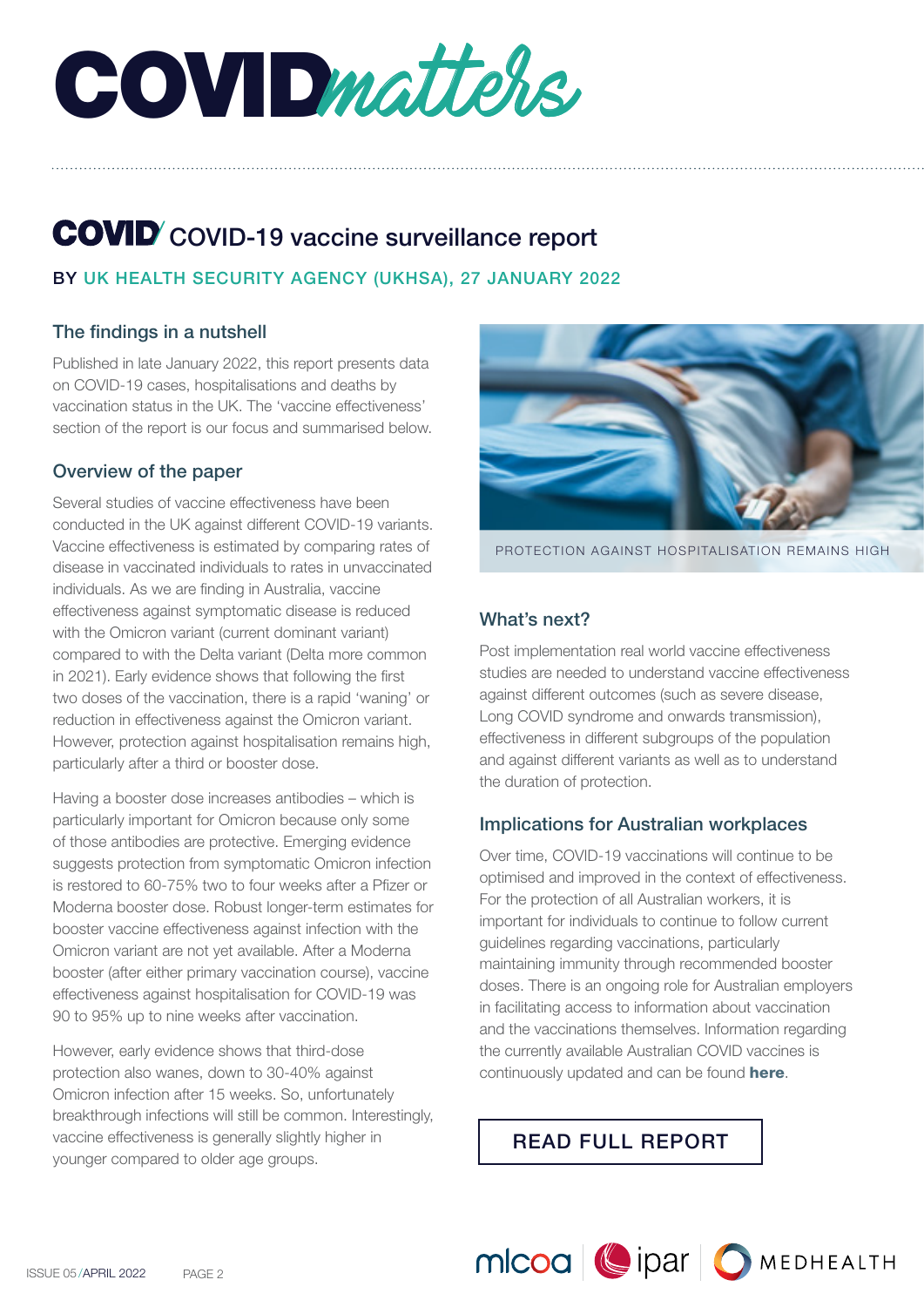COVIDmatters,

# COVID-19: UK approves Novavax's protein based vaccine

## BY WISE, J. BRITISH MEDICAL JOURNAL, 376:O309, 4 FEBRUARY, 2022

#### The findings in a nutshell

The UK's regulator approved Novavax's COVID-19 vaccine, following its approval by the European Medicines Agency in December 2021. This vaccine has also recently been approved for use in Australia for people 18 years and over. The novel COVID-19 vaccine may prove attractive to people who are reluctant to be vaccinated by other available options, as it is a protein-based vaccine which is an established technology. The paper describes the 'journey of Novavax' as a vaccine and the delays associated with its development and approval.

#### Overview of the paper

The key points outlined by this paper are as follows:

- Nuvaxovid is the fifth COVID vaccine authorised by the Medicines and Healthcare Products Regulatory Agency and the first protein-based vaccine for the UK
- The vaccine broadens the immune response by using the full-length spike protein and contains antibody targets that are more common to a wide range of COVID variants
- Clinical trials in the UK, and studies in the US and Mexico have shown very high (90%) efficacy against illness / symptomatic disease and 100% efficacy against serious disease
- Incidence of serious adverse events was low in both studies reported
- Reference was also made to an (as yet) unpublished preprint (not yet peer-reviewed) study that suggests that the protection offered by Novavax against Omicron is much better than the other current vaccines
- The author suggests that offering this novel vaccine may be an opportunity to further improve vaccination rates, particularly targeting those that have been waiting for a vaccine developed using a more traditional platform
- There was also mention of it being part of the vaccination strategy for the 2022-23 winter in the UK paired with the traditional flu vaccine

#### Implications for Australian workplaces

Australia is likely to follow in the footsteps of the UK in continuing to offer a broad range of alternative vaccines. This is recommended for the purposes of improved resilience to COVID-related disease, and also because it then allows the research community to determine which vaccines or combinations are most effective.

More information about the Nuvaxovid (Novavax) COVID-19 vaccine, including how it works, who it is recommended for and potential side effects from the perspective of the Australian Government Department of Health can be **[found here](https://www.health.gov.au/initiatives-and-programs/covid-19-vaccines/approved-vaccines/novavax)**.

Australian workers who were waiting on a proteinbased vaccination now have an option and should be encouraged to get vaccinated as soon as possible.

# [READ FULL ARTICLE](https://www.mlcoa.com.au/wp-content/uploads/2022/03/Wise_2022_BMJ_News.pdf)



NOVAVAX IS A PROTEIN-BASED VACCINE

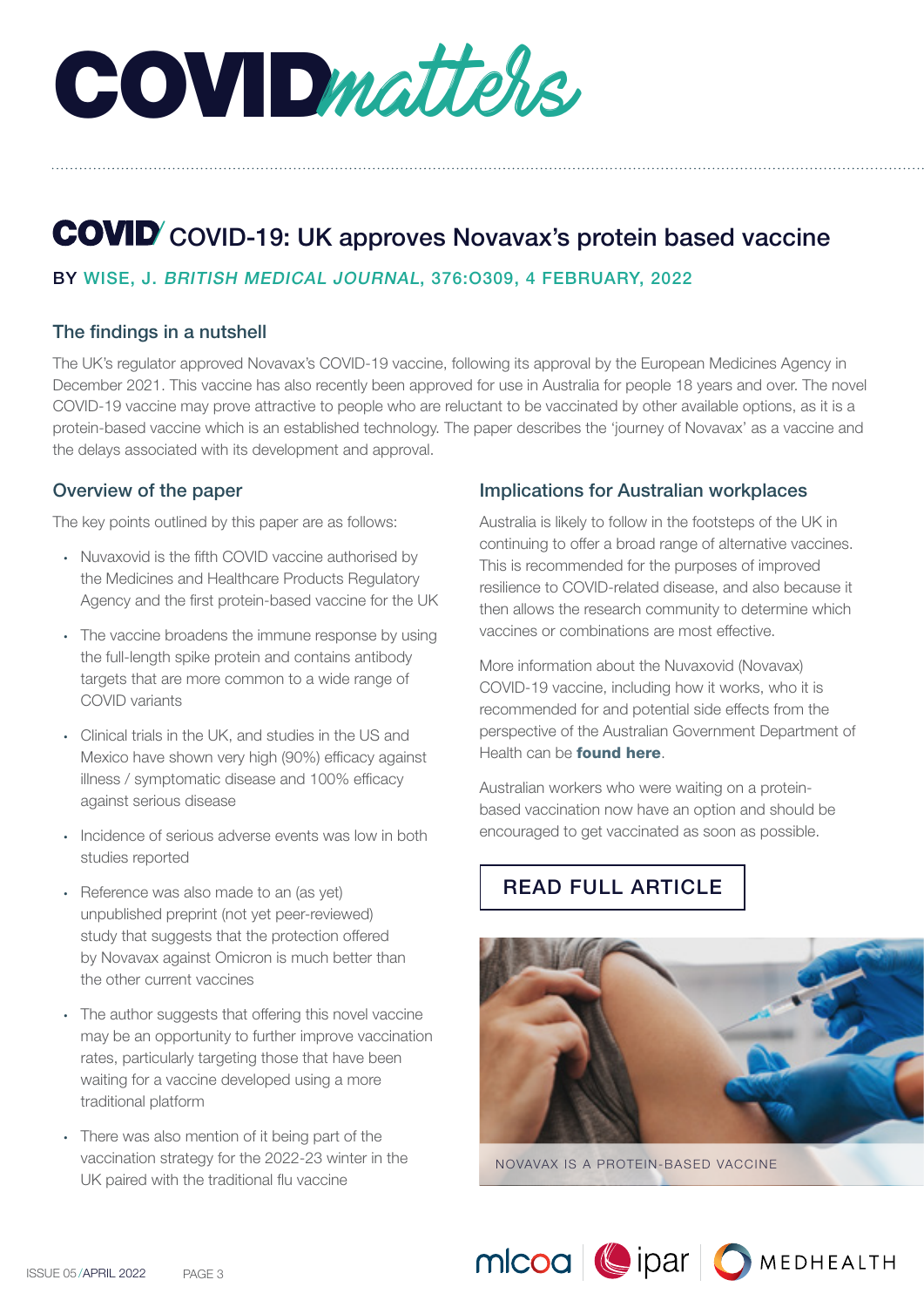COVIDmatters,

# **COVID** Diagnostic strategies for endemic Coronavirus Disease 2019 (COVID-19)

#### BY KOST GJ. ARCH PATHOL LAB MED (VOL. 146: 16-25), JANUARY 2022

#### The findings in a nutshell

COVID-19 rapid antigen tests generate fast and immediately actionable results. They quickly confirm COVID-19, but weakly rule out infection as their sensitivity is not as high as other testing methods. Test performance depends on the prevalence in the community and testing protocol. The move toward the global endemic phase calls for high quality, low cost and user-friendly testing methods. This research provides a few important recommendations or diagnostic strategies to help us work toward this goal.

#### Overview of the paper

COVID-19 is moving toward the endemic phase globally, and new COVID variants are spreading rapidly across communities. This emphasises the need for high quality, low cost, readily accessible, user-friendly testing. The article describes some interesting and complex original mathematics and visual logistics for interpreting rapid antigen test performance patterns. These found that the deterioration of performance of these tests appears with increasing prevalence. The key points outlined by this paper are as follows:

- Rapid Antigen Tests (RATs) generate fast and immediately actionable results
- Sensitivity / specificity test results suggest that they quickly confirm COVID-19, but only weakly rule out infection
- Current high prevalence of COVID and the particular testing protocol utilised are suggested to alter test performance
- This study analysed and interpreted COVID RAT performance patterns to determine the influence of prevalence and evaluate repeated testing
- When COVID-19 is highly prevalent across communities, the sensitivity of RATs is limited (risk of not detecting infection when present is higher)



DUAL TESTING 36 HOURS APART IMPROVES TEST SENSITIVITY

#### Implications for Australian workplaces

The key take away, evidence-based message from this paper is that dual testing 36 hours apart allows time for the viral load to increase, thus improving the sensitivity of rapid antigen testing. Adopting this testing protocol when using RATs will maximise the sensitivity of the tests to the COVID-19 virus.



## More practical RAT tips

Follow this link to an ABC story called 'Eat or [brush your teeth before taking a RAT swab?](https://www.abc.net.au/everyday/why-you-shouldnt-eat-or-drink-before-saliva-rat-test/100914196)  [Here's why it may affect the results'](https://www.abc.net.au/everyday/why-you-shouldnt-eat-or-drink-before-saliva-rat-test/100914196) for excellent tips to help ensure the accuracy of RATs.

MICOO Cipar OMEDHEALTH

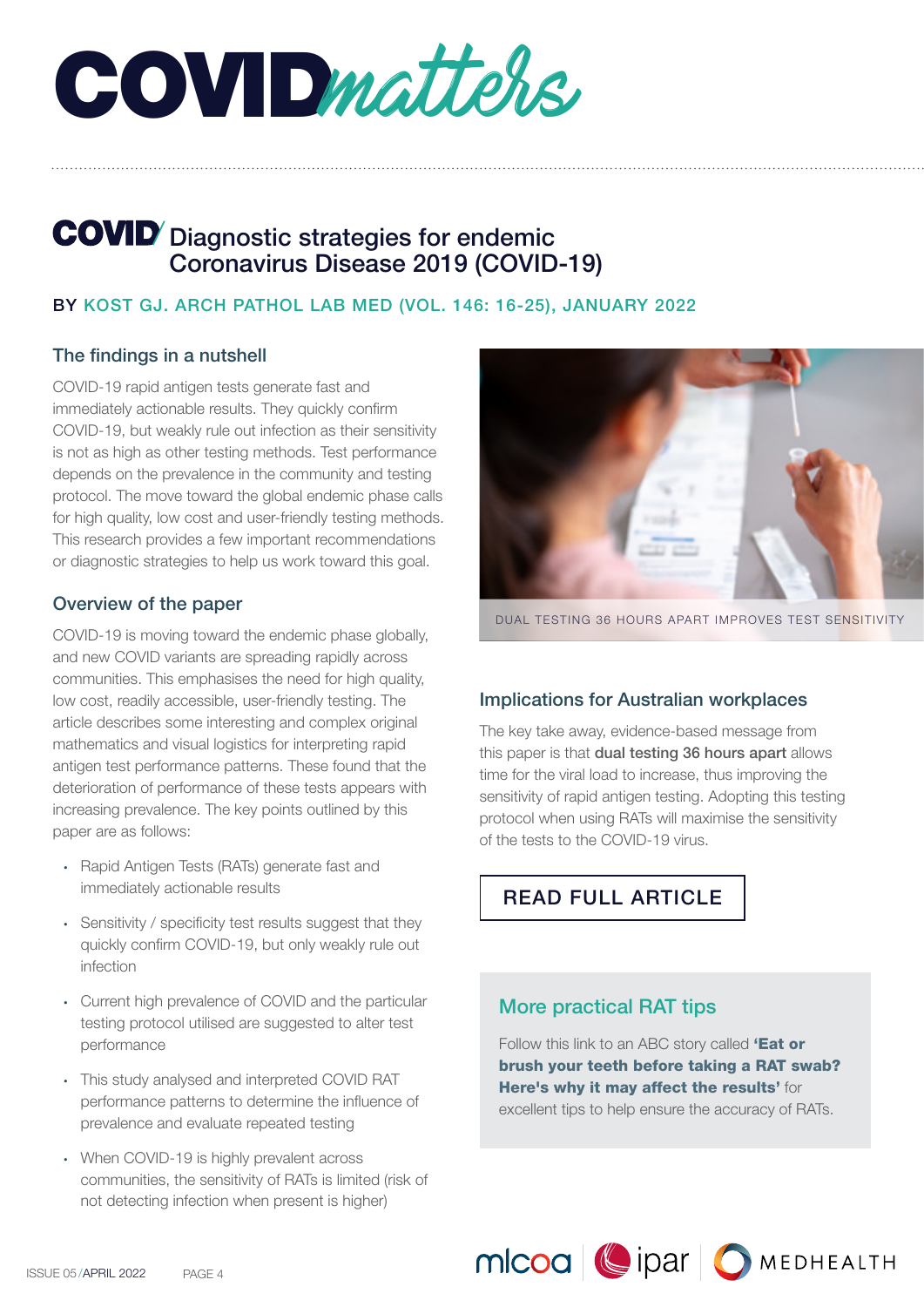COVIDmatters,

# COVID' How to overcome return-to-office resistance

#### BY JAMES R. BAILEY AND SCHEHERAZADE REHMAN

Harvard Business Review, 14 February 2022

Although the pandemic has been a once-in-a-century disruption to business, navigating this challenge is no different than managing any other kind of organisational change with professional and personal implications.

#### The findings in a nutshell

While this paper gives advice to employers who may be encountering team members who are reluctant to return to the office following the pandemic, the principles apply across all sorts of change. Key to encouraging return to the office is consultation with your people and understanding how to communicate reasons for change.

#### Overview of the paper

This paper is useful for organisations that are committed to getting their people back into the office. It discusses how there are a range of attitudes and issues about return to work. Some people are keen to return, some neutral and others very reluctant. Reasons for reluctance are also varied – risk of COVID of course but also commuting, work/life balance and more.

Decades of research can be concisely summed up Figure 1, which can be used to understand where your people sit on a change, and then how to move them towards being comfortable (or more comfortable) with an organisational change.

First employers should understand who is in which category, then consult with active and passive resisters to understand the issues, expose neutral people to those who feel more positive, ensure you can optimally communicate the benefits of change and give active supporters a platform to discuss their positivity.

#### Implications for Australian workplaces

Whether an employer chooses to encourage their people back to the office full-time or pursues a hybrid model, understanding your team members is key to a smooth transition. Support for the 'whole employee' may help. Gaining an understanding of all professional and personal issues which may contribute to return-to-office feelings can lead to more helpful support strategies. Employers can use the 'Resistance to Support Spectrum' to better understand how to communicate with people and gain positive responses to policies and practices.

MICOO Cipar OMEDHEALTH

# [READ FULL ARTICLE](https://hbr.org/2022/02/how-to-overcome-return-to-office-resistance)